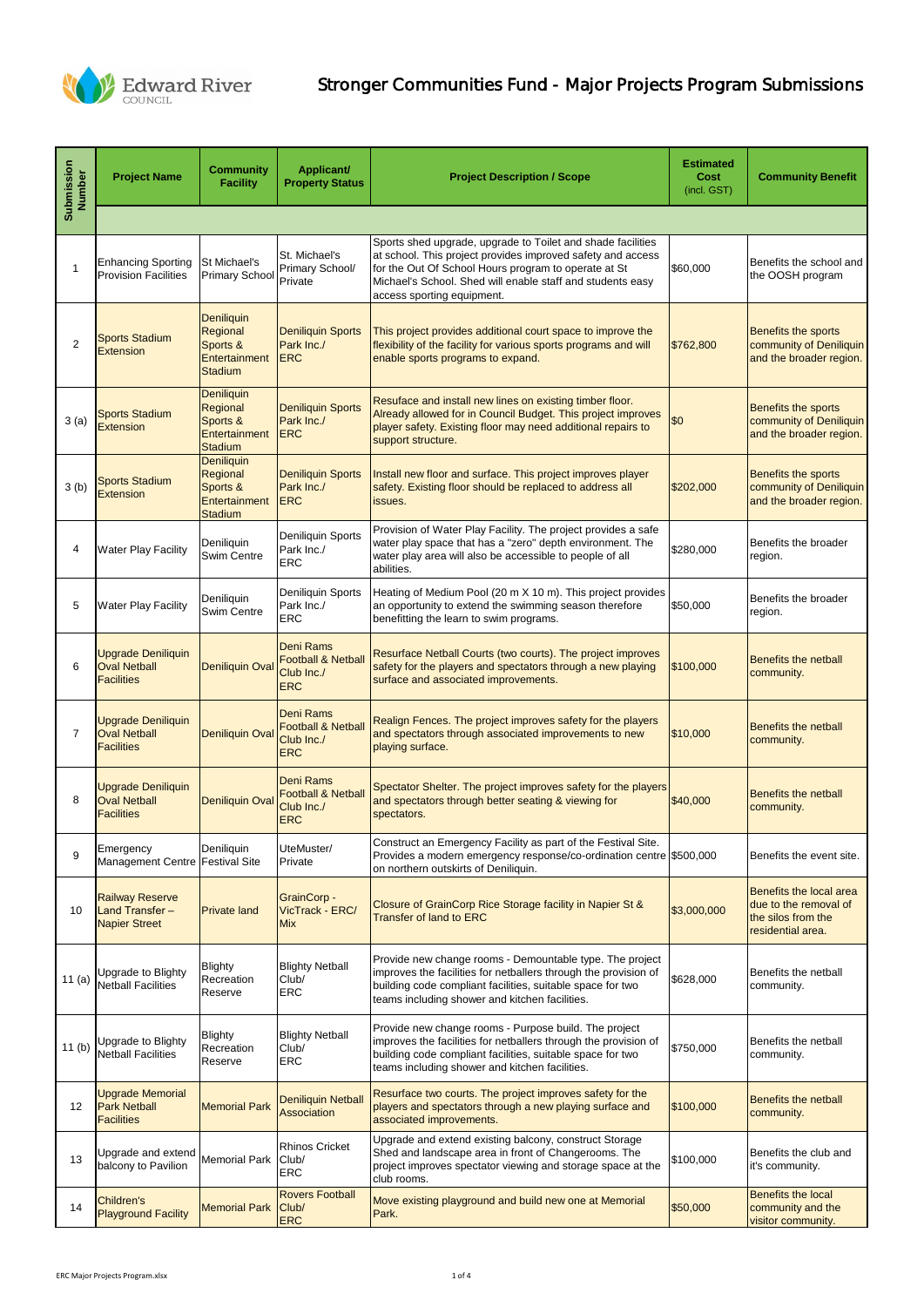| Submission<br>Number | <b>Project Name</b>                                                                                 | <b>Community</b><br><b>Facility</b>                      | <b>Applicant/</b><br><b>Property Status</b>                                                         | <b>Project Description / Scope</b>                                                                                                                                                                                                                                                                | <b>Estimated</b><br>Cost<br>(incl. GST) | <b>Community Benefit</b>                                                           |
|----------------------|-----------------------------------------------------------------------------------------------------|----------------------------------------------------------|-----------------------------------------------------------------------------------------------------|---------------------------------------------------------------------------------------------------------------------------------------------------------------------------------------------------------------------------------------------------------------------------------------------------|-----------------------------------------|------------------------------------------------------------------------------------|
|                      |                                                                                                     |                                                          |                                                                                                     |                                                                                                                                                                                                                                                                                                   |                                         |                                                                                    |
| 15                   | Upgrade Deniliquin<br><b>Child Care Facility</b>                                                    | Private land<br>located in<br>Whitelock<br><b>Street</b> | Deniliquin Child<br>Care Centre/<br>Private                                                         | Provide contribution towards larger project. Contribution<br>towards \$1.6Mplus project. Acknowledge that \$250,000<br>would permit the project to proceed. Benefits the broader<br>community through provision of additional child care places<br>and increased employment opportunities.        | \$500,000                               | Benefits the broader<br>community.                                                 |
| 16                   | <b>Upgrade of School</b><br><b>Facilities</b>                                                       | <b>High School</b>                                       | Deniliquin High<br>School/<br><b>State Govt</b>                                                     | School Canteen - Upgrade benchtops and install cooking<br>facilities. Required by changes to regulations.                                                                                                                                                                                         | \$6,960                                 | <b>Benefits the school</b><br>community.                                           |
| 17                   | <b>Upgrade of School</b><br><b>Facilities</b>                                                       | <b>High School</b>                                       | Deniliquin High<br>School/<br><b>State Govt</b>                                                     | Multi Purpose Centre - Resurface Timber Sports Floor                                                                                                                                                                                                                                              | \$35,000                                | Benefits the school<br>community.                                                  |
| 18                   | <b>Disability Access</b><br>Project                                                                 | Deniliquin Boat<br><b>Club Facility</b>                  | Deniliquin Boat<br>Club/<br>Private                                                                 | Construction of disabled toilet facilities and associated ramp.<br>Provides improved disability access to the facilities in<br>general.                                                                                                                                                           | \$50,000                                | Benefits the broader<br>community.                                                 |
| 19                   | Undercover<br><b>Equestrian Facility</b>                                                            | <b>Pony Club</b><br><b>Deniliquin</b>                    | <b>Riding for</b><br><b>Disabled</b><br>Australia/<br>Private                                       | Construction of weather proof structure to allow all weather<br>equestrian activities at Pony Club. Provides covered facilities \$500,000<br>for the pony club and other users across the region.                                                                                                 |                                         | Benefits the pony club<br>community and the<br>disabled riding<br>community.       |
| 20                   | Deniliquin Airport -<br><b>Heritage Centre</b><br>Development                                       | Deniliquin<br>Airport                                    | Deni Aero Club/<br><b>ERC</b>                                                                       | Information Signage at Airport - Stages 2 & 3. Project Stages<br>clarified in second submission. \$500,000 all up project cost.                                                                                                                                                                   | \$50,000                                | Benefits the local<br>community and the<br>visitor community.                      |
| 21                   | Deniliquin Airport -<br><b>Heritage Centre</b><br>Development                                       | Deniliquin<br>Airport                                    | Deni Aero Club/<br><b>ERC</b>                                                                       | Provision of weather shelter(s) and display - Stage 4. Project<br>Stages clarified in second submission. \$500,000 all up<br>project cost.                                                                                                                                                        | \$450,000                               | Benefits the local<br>community and the<br>visitor community.                      |
| 22                   | Deniliquin Airport -<br><b>Heritage Centre</b><br>Development                                       | Deniliquin<br>Airport                                    | Deni Aero Club/<br><b>ERC</b>                                                                       | Purchase of Display Aircraft - Future Stage. Project Stages<br>clarified in second submission. \$500,000 all up project cost.                                                                                                                                                                     | \$0                                     | Benefits the local<br>community and the<br>visitor community.                      |
| 23                   | <b>Purchase of Four</b><br><b>Posts Camp</b>                                                        | <b>Four Posts</b><br>Camp                                | <b>Deniliquin Lions</b><br>Club/<br><b>State Govt</b>                                               | Lease or buy 3 land packages that comprise Four Posts<br>Camp to develop as Tourist Park. Cost is unknown but<br>probably between \$150k - \$500k. Not within ERC. Subject to<br>understanding of current and propsed leasing arrangements.                                                       | \$350,000                               | Benefit to visitor<br>community                                                    |
| 24                   | National Agricultural<br>Productivity and<br>Reconciliation<br><b>Ecology Centre</b><br>Development | No facility                                              | National<br>Agricultural<br>Productivity and<br>Reconciliation<br><b>Ecology Centre</b><br>(NAPREC) | Establish website and Bus Purchase. Benefits not clearly<br>defined as it's a start up project.                                                                                                                                                                                                   | \$50,000                                |                                                                                    |
| 25                   | <b>Aircraft Manufacture</b>                                                                         | <b>Deniliquin</b><br>Airport                             | <b>Personal</b><br>submission/<br>Private                                                           | Design and construct a prototype aircraft with a view to<br>manufacturing in Deniliquin. Essentially a business proposal<br>to design and manufacture a new aircraft type. Applicant<br>proposes that any funds are considered as a loan.                                                         | \$100,000                               | Potential benefit to the<br>local community<br>through employment<br>opportunities |
| 26                   | Deniliquin Pool<br>Upgrades                                                                         | Deniliquin<br>Swim Centre                                | <b>ERC Staff/</b><br><b>ERC</b>                                                                     | Relining of main pool. Low cost but short term solution, life of<br>approximately 10 - 15 years. Based on using fibreglass insitu \$115,000<br>lining.                                                                                                                                            |                                         | Benefits the broader<br>community                                                  |
| 27                   | Deniliquin Pool<br>Upgrades                                                                         | Deniliquin<br>Swim Centre                                | <b>ERC Staff/</b><br><b>ERC</b>                                                                     | Add 8 <sup>th</sup> Lane to main Pool. Cost based on new pool<br>construction costs of approximately \$220,000 per lane<br>including new side walls and associated works.                                                                                                                         | \$300,000                               | Benefits the broader<br>region.                                                    |
| 28                   | Deniliquin Pool<br>Upgrades                                                                         | Deniliquin<br>Swim Centre                                | <b>ERC Staff/</b><br><b>ERC</b>                                                                     | Construct wet deck to Main Pool. Estimated cost based on<br>demolition, construction of channel and provision of stainless \$260,000<br>steel grate.                                                                                                                                              |                                         | Benefits the broader<br>region.                                                    |
| 29                   | Deniliquin Pool<br>Upgrades                                                                         | Deniliquin<br>Swim Centre                                | <b>ERC Staff/</b><br><b>ERC</b>                                                                     | Alternative: Construct new 50m pool (incl wet deck, fittings<br>and new plant). Cost estimate for complete rebuild. The<br>project will provide a pool life of up to 50 years. Cold water<br>pool.                                                                                                | \$2,555,000                             | Benefits the broader<br>community                                                  |
| 30                   | <b>Walking/Shared</b><br>Path Upgrades and<br>Connectivity                                          | Various public<br>spaces                                 | <b>ERC Staff/</b><br><b>ERC</b>                                                                     | Beach to Beach walk – Provide connections to Town Centre<br>in Cressy to Charlotte, McCauley, Poictier and Butler Streets<br>+ signage. The current beach to beach walk has limited and<br>informal access points. The project will improve the<br>accessibility and hence safety for path users. | \$50,000                                | Benefits the broader<br>community.                                                 |
| 31                   | <b>Walking/Shared</b><br>Path Upgrades and<br>Connectivity                                          | Various public<br>spaces                                 | <b>ERC Staff/</b><br><b>ERC</b>                                                                     | Forest Rides - Signage for Rides - Contribution to signage.<br>Funding allocation of \$40k needed, \$10k + \$10k already<br>allocated                                                                                                                                                             | \$40,000                                | Benefits the broader<br>community.                                                 |
| 32                   | Rehabilitate Island<br><b>Sanctuary Bridges</b>                                                     | Sanctuary<br>Island Reserve ERC                          | <b>ERC Staff/</b>                                                                                   | Replace Bridge. The current footbridge is past it's useful life<br>and requires replacing with a more modern structure.                                                                                                                                                                           | \$150,000                               | Benefits the broader<br>community.                                                 |
| 33                   | <b>Sealing of Gravel</b><br><b>Town Roads</b>                                                       | Roads                                                    | <b>ERC Staff/</b><br><b>ERC</b>                                                                     | As a dust suppression measure, seal gravel roads in the<br>town area, including Harfleur, Henry, Sloane Streets. Dust<br>suppression to improve amenity of the area. Cost based on<br>Hetherington St.                                                                                            | \$1,370,000                             | <b>Benefit to local</b><br>community.                                              |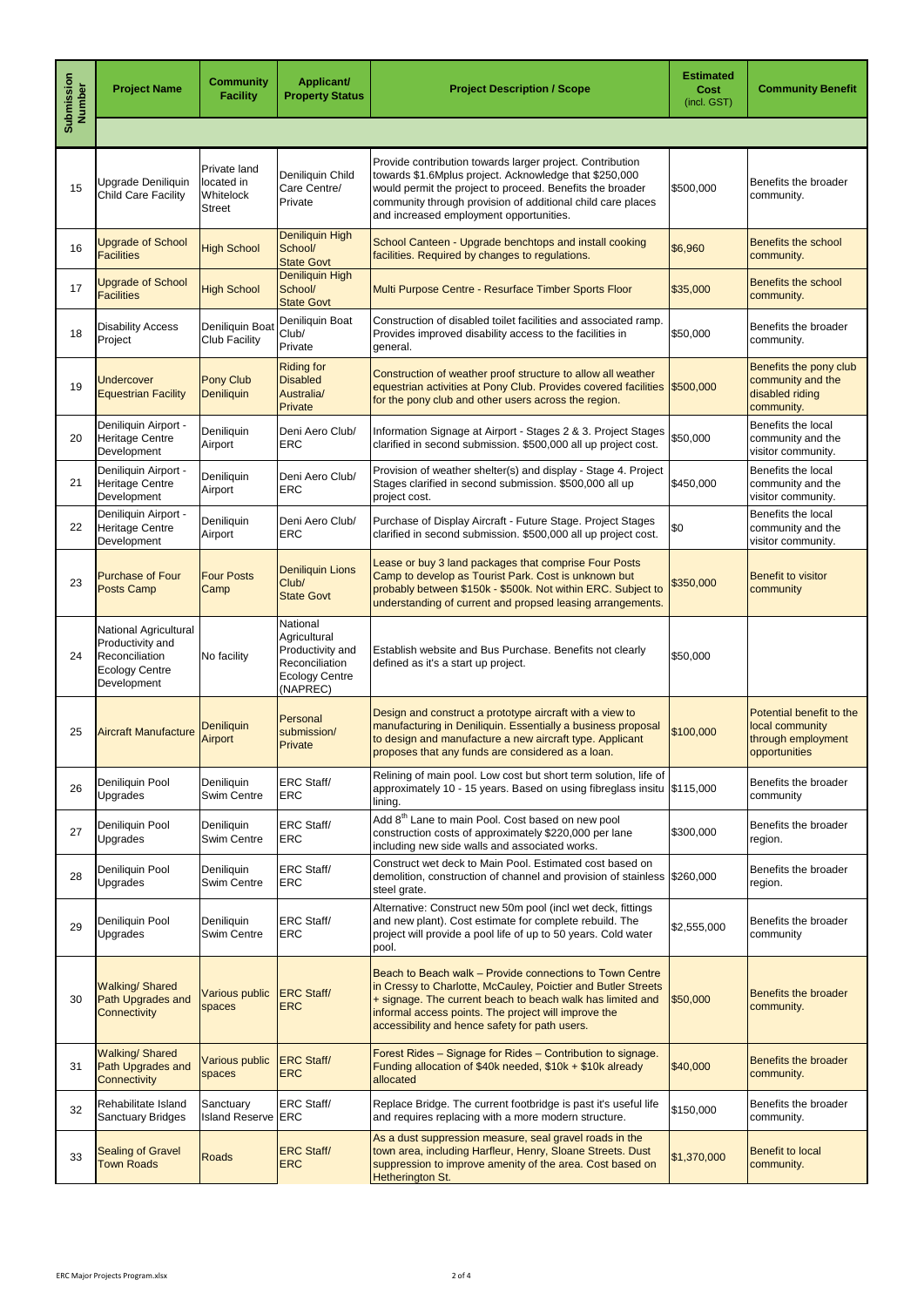| <b>Submission</b><br>Number | <b>Project Name</b>                                                                                        | <b>Community</b><br><b>Facility</b>                            | Applicant/<br><b>Property Status</b>               | <b>Project Description / Scope</b>                                                                                                                                                                                                                                                                                                                                                                                 | <b>Estimated</b><br><b>Cost</b><br>(incl. GST) | <b>Community Benefit</b>                                                                            |
|-----------------------------|------------------------------------------------------------------------------------------------------------|----------------------------------------------------------------|----------------------------------------------------|--------------------------------------------------------------------------------------------------------------------------------------------------------------------------------------------------------------------------------------------------------------------------------------------------------------------------------------------------------------------------------------------------------------------|------------------------------------------------|-----------------------------------------------------------------------------------------------------|
|                             |                                                                                                            |                                                                |                                                    |                                                                                                                                                                                                                                                                                                                                                                                                                    |                                                |                                                                                                     |
| 34                          | Water Supply to<br>Townships-<br>Wanganella                                                                | Wanganella                                                     | <b>ERC Staff/</b><br><b>ERC</b>                    | Provision of a water treatment plant to treat water for supply<br>to residences in township of Wanganella. Cost estimate only,<br>based on a single 500m main. It's noted that to service all<br>properties (Lang St to East St and Murray St to Caravan<br>Park) within reach of the system a looped length of around<br>2,400m is required. Existing pipework is unsuitable for<br>potable water.                | \$684,750                                      | Benefits the local<br>community                                                                     |
| 35                          | <b>Kerbside Recycling</b><br><b>Collection System</b>                                                      | Council                                                        | <b>ERC Staff/</b><br><b>ERC</b>                    | Conversion of current one bin collection to stream out<br>recyclable materials. Provision of seed funding to supply bins \$375,000<br>for recycling. Needs to consider business case.                                                                                                                                                                                                                              |                                                | <b>Benefits the broader</b><br>community.                                                           |
| 36                          | <b>Kerbside Recycling</b><br><b>Collection System</b>                                                      | Council                                                        | <b>ERC Staff/</b><br><b>ERC</b>                    | Provision of compost bins. Possible other sources of funding<br>for this project. Provide through Recycling contract. Needs to \$250,000<br>consider business case.                                                                                                                                                                                                                                                |                                                | <b>Benefits the broader</b><br>community.                                                           |
| 37                          | Grooming of Town<br><b>Beaches</b>                                                                         | Various public<br>spaces                                       | <b>ERC Staff/</b><br><b>ERC</b>                    | Purchase of beach grooming equipment. Estimated cost<br>\$45k.                                                                                                                                                                                                                                                                                                                                                     | \$45,000                                       | Benefits the local<br>community and visitor<br>community.                                           |
| 38                          | <b>Road Infrastructure</b><br>Program                                                                      | <b>Various</b><br><b>Deniliquin</b><br>streets                 | <b>ERC Staff/</b><br><b>ERC</b>                    | Footpath, kerb and gutter, street tree and pavement works.<br>The project will bring existing streets up to current standards.<br>This will improve approximately 19 street blocks or 23<br>projects packages. Will reduce maintenance backlog and<br>improve the ability of Council to effectively implement asset<br>management practices for the community. Total backlog of<br>works is estimated to be \$27M. | \$5,000,000                                    | <b>Benefits the broader</b><br>community.                                                           |
| 39                          | <b>Upgrade Exhibition</b><br><b>Spaces</b>                                                                 | Peppin<br>Heritage<br>Centre                                   | <b>ERC Staff/</b><br><b>ERC</b>                    | Upgrade and add to exhibition spaces & facilities. Provides a<br>range of improvements including exhibition spaces, display<br>cabinets, wi-fi, etc providing an improved visitor experience.                                                                                                                                                                                                                      | \$300,000                                      | Benefits the broader<br>community and visitor<br>community.                                         |
| 40                          | <b>Upgrade Exhibition</b><br><b>Spaces</b>                                                                 | Peppin<br>Heritage<br>Centre                                   | <b>ERC Staff/</b><br><b>ERC</b>                    | Install toilet for staff and volunteers. Provides a range of<br>improvements staff and volunteers so they don't have to<br>leave the facility for toilet breaks.                                                                                                                                                                                                                                                   | \$75,000                                       | Benefits the broader<br>community and visitor<br>community.                                         |
| 41                          | <b>Upgrade Scout Hall</b>                                                                                  | Scout Hall -<br>Victoria Street,<br>Deniliquin<br><b>North</b> | <b>ERC Staff/</b><br><b>ERC</b>                    | Refurbish old scout hall for use as Army Cadet Parade Hall.<br>Requires asbestos removal, toilet upgrade, kitchen upgrade,<br>repaint, disability access improvements and landscaping.<br>Project will enable hall to be used by the Army Cadets group<br>as their permanent facility.                                                                                                                             | \$112,500                                      | Benefits the youth<br>community.                                                                    |
| 42                          | Tree Maintenance at<br>model railway site in<br><b>Memorial Park</b>                                       | Sanctuary<br><b>Island Reserve</b>                             | Society of Model<br>Engineers/<br><b>ERC</b>       | General safety trimming to remove overhanging limbs.<br>Suggested by Model Engineer Society but Council<br>responsibility                                                                                                                                                                                                                                                                                          | \$8,000                                        | Benefits the users of<br>Sanctuary Island and<br>visitor community                                  |
| 43                          | <b>Bus Stop Facility</b>                                                                                   | Deniliquin<br><b>Christian</b><br>School                       | <b>ERC Staff/</b><br><b>ERC</b>                    | Provision of bus stop facility and infrastructure in Henry St at<br>Deniliquin Christian School. The project improves access to<br>and from the school and general safety for students traveling<br>by bus.                                                                                                                                                                                                        | \$50,000                                       | <b>Benefits the school</b><br>community and the<br>local area.                                      |
| 44                          | Maker Space and<br>Meeting Room,<br>School Holiday<br><b>Activity Space</b>                                | Denilquin<br>Library                                           | <b>ERC Staff/</b><br><b>ERC</b>                    | To convert existing space within library to create space for<br>groups to meet, display & engage for crafts. The project will<br>involve rebuilding the foyer area to create an activity space<br>and meeting room with a smaller counter area.                                                                                                                                                                    | \$50,000                                       | Benefits the broader<br>community.                                                                  |
| 45                          | Deni Livestock<br><b>Market Centre</b><br><b>Upgrade</b>                                                   | Denilquin<br><b>Stock</b><br>Marketing<br><b>Centre</b>        | <b>Market Centre</b><br>Management/<br><b>ERC</b>  | Upgrades to cattle selling complex, sheep selling complex<br>and additional truck wash facilities. Previous studies have<br>indicated that the multiplier effects of the level of business<br>carried out at the centre are significant. The investment<br>should be returned by an increase in business through the<br>centre.                                                                                    | \$5,000,000                                    | <b>Benefits the community</b><br>of Deniliquin & Edwards<br><b>River and the broader</b><br>region. |
| 46                          | <b>Pretty Pine Horse</b><br><b>Yards Upgrade</b>                                                           | <b>Pretty Pine</b><br>Reserve                                  | <b>Blue Gate</b><br>Polocrosse Club/<br><b>ERC</b> | Horse stalls to be upgraded and expanded to enable<br>competition and carnivals to be held at the reserve. Work in<br>kind available. Benefits to Pretty Pine Cutting Club, Deni<br>Stock Horse Society and Polocrosse Clubs of Blue Gate &<br>Gum Creek.                                                                                                                                                          | \$5,000                                        | <b>Benefits local</b><br>community and<br>polocrosse competition                                    |
| 47                          | <b>Beautify City/ Town</b><br><b>Heart</b>                                                                 | Deniliquin<br>Central<br>Commercial<br><b>Centre</b>           | Personal<br>Submission/<br><b>ERC</b>              | Relocate/ underground overhanging power lines and poles<br>along Cressy Street between Napier and End Streets.<br><b>Edwards River Tidy Town Committee and ERC Heritage</b><br>Committee. Other funding should be available.                                                                                                                                                                                       | \$500,000                                      | <b>Benefits local</b><br>community &<br>businesses, tourism                                         |
| 48                          | University Centre,<br>Deniliquin                                                                           | Deniliquin<br>Township                                         | Personal<br>Submission/<br><b>ERC</b>              | Establish tertiary education facility in Deniliquin, similar to<br>Cooma Universties Centre. Proponent believes there is<br>capacity for Centre to service regional centres of Hay,<br>Moama, Berrigan, Finley and Jerilderie. Local based industry<br>may be partner.                                                                                                                                             | \$500,000                                      | Benefits the community<br>of Deniliquin & Edwards<br>River and the broader<br>region.               |
| 49                          | <b>George Street</b><br><b>Carpark Upgrade for</b><br><b>Arts Precinct and</b><br><b>Riverside Renewal</b> | <b>George St Car</b><br>Park,<br>Deniliquin                    | Personal<br>Submission/<br><b>ERC</b>              | Develop Current car park b/n Fire Station & ex Cinema into<br>u'ground car park with retail/ public level area. Requires input \$2,000,000<br>from retail area traders and property owners                                                                                                                                                                                                                         |                                                | <b>Benefits broader</b><br>community and tourism                                                    |